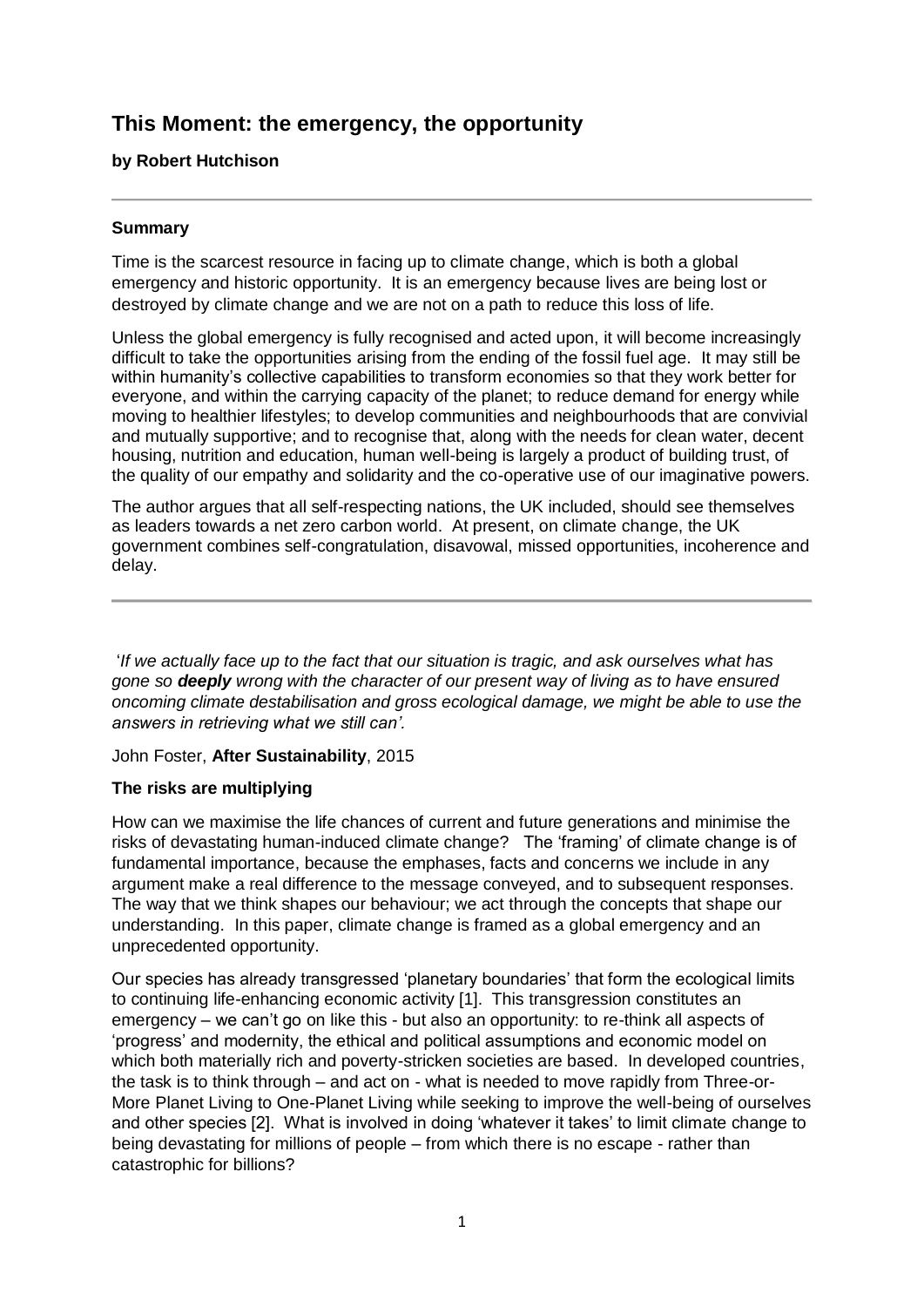The risks to life on earth from rising global temperatures were clear by the time that the Intergovernmental Panel on Climate Change (IPCC) produced its first report in 1990. The United Nations Framework Convention on Climate Change (UNFCCC), to which almost every nation on earth is a signatory, was adopted on 9 May 1992. While its objective is to "stabilize [greenhouse gas](https://en.wikipedia.org/wiki/Greenhouse_gas) concentrations in the atmosphere at a level that would prevent dangerous [anthropogenic interference](https://en.wikipedia.org/wiki/Human_impact_on_the_environment) with the [climate system"](https://en.wikipedia.org/wiki/Climate_system) [3], the increased occurrence of floods, droughts, hurricanes, and sea level rise grows with every month that passes. Climate change is a great risk multiplier. Because global temperature rise results from cumulative emissions over time, and is therefore quantitatively predictable, arriving quickly at a 'net zero carbon' world is critical to minimising the risks.

The upsurge of economic nationalism and anti-scientific populism have created an unsettling context in which climate change must be thought about and acted on. So while for most people who study the subject, the science of climate change is complex but clear enough not to paralyse us, and the economics of the great energy transformation away from fossil fuels is compelling, the politics remain painfully and perilously difficult: we have the technology of the gods and the politics of narcissistic children. Not much has prepared us for what lies ahead. Human-caused climate change is the global-wide destabilisation that nobody needs and no one intended.

## **The wholly inadequate 'guardrail'**

At climate conferences there is much talk about pathways to achieving 2 degrees Centigrade (2C) or to 'net zero carbon' – that is a balance between human-caused greenhouse gas emissions and their complete removal or sequestration by carbon sinks, whether forests, oceans or new, largely untested, technologies. At the twenty-first Conference of the Parties (COP 21) in Paris in 2015, there was a collective strengthening of commitment, and a new target. The agreement reached at COP21 is that all countries will together aim to limit any temperature increase relative to pre-industrial times to 'well below' 2C and will pursue efforts to limit the temperature increase to 1.5C. For years, Small Island Developing States (SIDS) and other developing countries have argued 'that the so-called ''guardrail'' of 2C is far from safe, and therefore wholly inadequate' and that the Paris Agreement should 'establish medium and long-term emission reduction pathways that are capable of delivering a limitation of temperature increases consistent with a below 1.5-degree temperature goal' [4]. Raising the average temperature of the planet by 1.1C has already caused far more damage than most scientists expected. According to the Hague Institute for Global Justice: 'the number of storms, droughts, and floods has increased threefold over the last thirty years and the effects on vulnerable communities has been devastating, particularly in the developing world. Since 2008, an average of nearly twenty-seven million people have been displaced annually by natural hazard-related disasters. This is the equivalent to one person being displaced every second' [5].

In 2018 the IPCC will be reporting on the impacts of global warming of 1.5C above preindustrial levels. Most climate scientists accept that restricting average temperature increase to 1.5C is geophysically possible; but the power of vested interests, institutional inertia, cultural resistance and political short-termism are massive obstacles to achieving that target. By the 2040s, at the latest, we should have arrived at or be close to a 'net zero carbon' world. But at the moment there seems only a slither of possibility of achieving such a timetable that, in any case, could prove too leisurely. The modern myth to which most politicians still subscribe – that the biosphere is a repository of resources to fuel endless growth – is extremely hard to dispel.

The possible average global temperature increase of upward of 3C involves a high risk of tipping points beyond which unstoppable effects or changes take place. How small the difference between 1.5 and 3 degrees may seem to be but how gargantuan the probable differences in consequences! A recent projection published by the UK's Committee on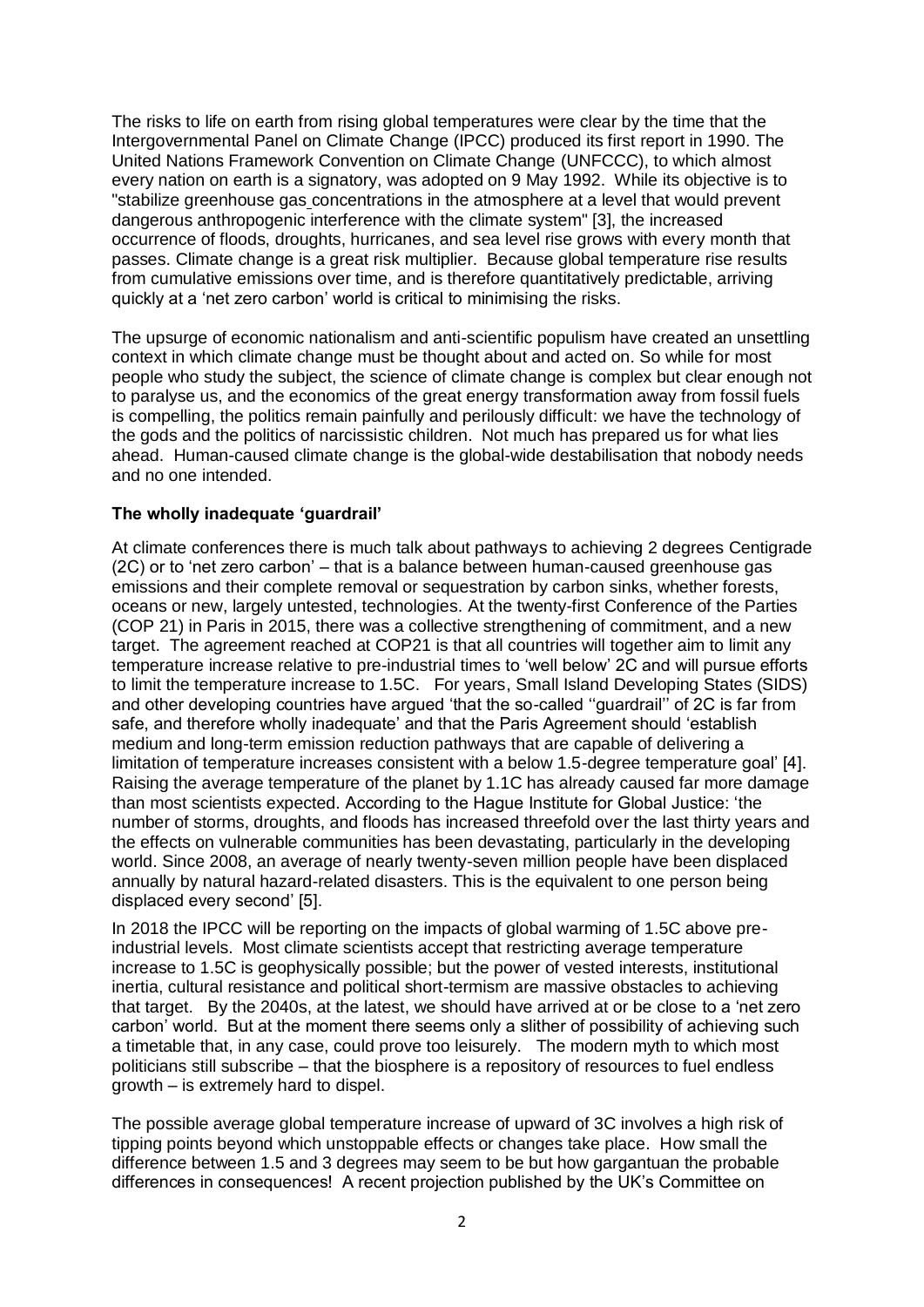Climate Change suggests that, even assuming flood defences continue to be improved, by 2100, eight times as many people (close to 30 million *every year*) are likely to be affected by coastal flooding by a 3 degrees rise compared with a 1.5 degrees rise [6].

#### **Carbon sinks and feedback loops**

The increased dangers of rising average global temperatures result partly from the added uncertainties of feedback loops and what will happen to the great carbon 'sinks' – forests, bogs and oceans. Feedbacks are an important part of the explanation of why changes to the climate could be more sudden and more shocking than was previously thought. The evidence suggests that the average temperatures at both poles are rising significantly faster, around twice as fast, than on the rest of the planet. This gives rise to further dangers – the melting glaciers of Greenland and Antarctica are raising sea levels and the thawing of the Arctic permafrost further amplifies warming [7]. Observations of what is happening in the natural world are running ahead of scientific understanding. Peter Wadhams, Professor of Ocean Physics at Cambridge University, is an exceptionally experienced sea-ice scientist. His observations since 1970 lead him to the view that in the very near future September in the Arctic will be 'ice-free' and this will be followed by 'an ice-free July to November before the 2020s' – with dramatic consequences for global warming [8].

The destruction of tropical forests - home to much of the world's biodiversity and living engines for absorbing and storing carbon - continues apace. It is estimated that 15% of all greenhouse gas emissions are the result of deforestation. According to the Worldwide Fund for Nature, 46-58 thousand square miles of forest are lost each year—equivalent to 48 football fields every minute. The rate of deforestation in Brazil has started increasing again after many years showing reduced rates. And in 2015 the burning of forests and tropical peatlands in Indonesia contributed more greenhouse gases to the atmosphere than most countries generated from fossil fuels [9].

For many years, the oceans have been absorbing more heat. Warmer oceans have less capacity to remove CO2 from the atmosphere, yet still experience ocean acidification. This interferes with calcification in organisms, from coral reefs and shellfish to fish bones. Every major reef in the world has been affected by climate change. Australia's Great Barrier Reef, a beautiful and vastly complicated eco-system, home to 1,625 species of fish and some wonderful animals, is in deep trouble. Once a year, all the corals on this legendary reef get together to reproduce – this is "their annual sex festival", as Chris Jones of the [Great Barrier](http://www.gbrmpa.gov.au/)  [Reef Marine Park Authority](http://www.gbrmpa.gov.au/) puts it. "It's a mass coral spawning event. Sperm and eggs are all released into the water at the same time and they join up." The infant corals, small simple animals that have been around for hundreds of millions of years, then look for an algaecovered surface on which to form a new colony. Corals have symbiotic algae living inside them; when the water heats up they sometimes lose their algae. Their skeletons of calcium carbonate become visible; and it is that process that is called coral bleaching. Higher water temperatures in 2016 caused the worst destruction of corals ever recorded; two-thirds of the corals died in the reef's worst-hit northern section, the [ARC Centre of Excellence for Coral](https://www.coralcoe.org.au/)  [Reef Studies](https://www.coralcoe.org.au/) report said. [Lesley Hughes](https://theconversation.com/profiles/lesley-hughes-5823) of Macquarie University [writes:](https://theconversation.com/the-great-barrier-reefs-new-normal-is-a-forlorn-sight-65876) "At present rates of climate change, this level of bleaching could occur every two years by the 2030s…The forlorn, diminished state of Australia's greatest natural treasure must continue to serve as a visible warning of what we stand to lose. The new normal is a very sad place to be" [10].

While a certain totemic status has been given to the 2C threshold, there has been much less focus on the profound and immediate changes to the consumption and production of energy needed to achieve the 2C target nor recognition of the risks involved in settling for or organising around that target. Professor Kevin Anderson, Deputy Director of the Tyndall Centre for Climate Change Research, has argued that 'the complete set of 400 IPCC scenarios for a 50% or better chance of meeting the 2C target work on the basis of either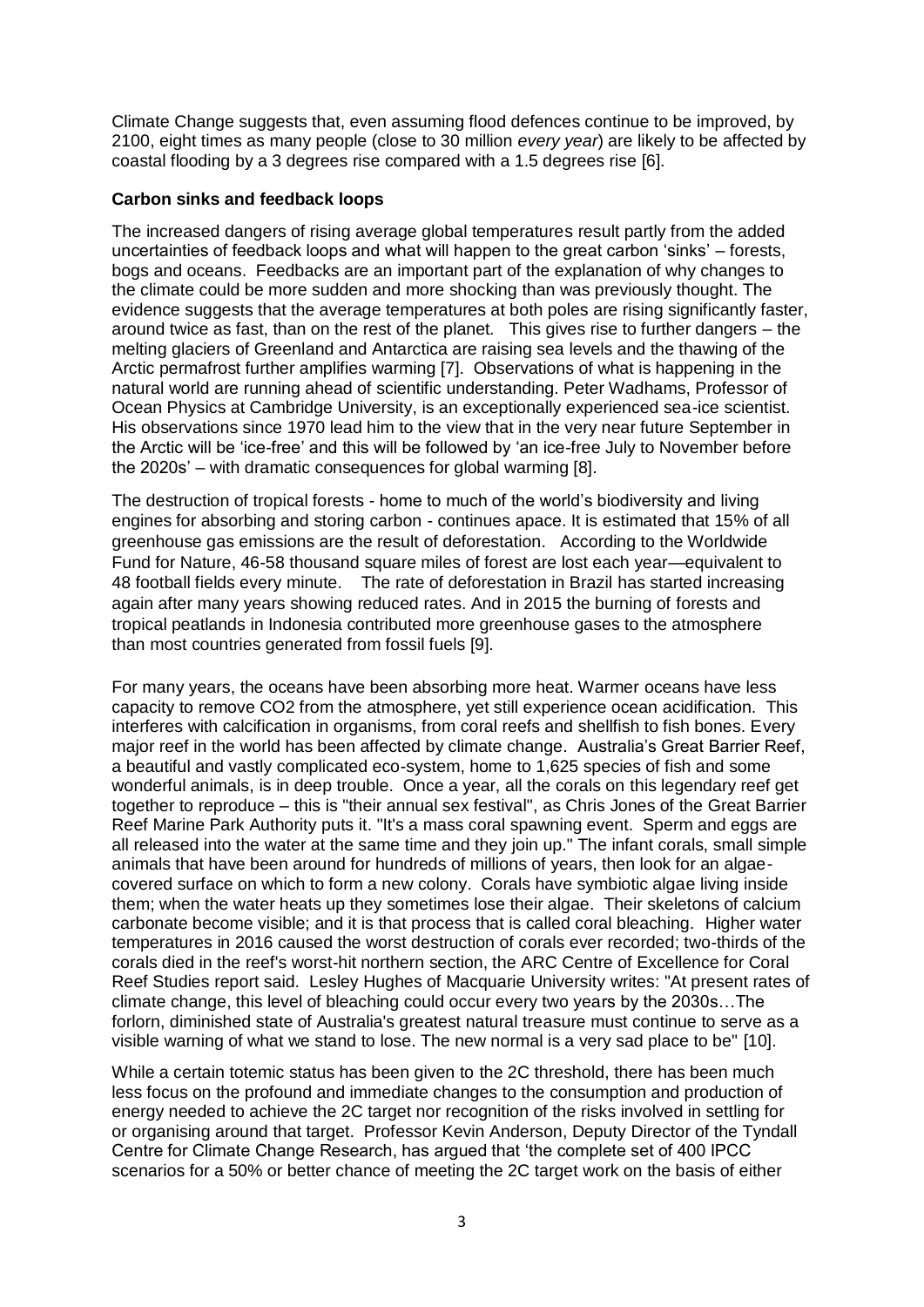an ability to change the past, or the successful and large-scale uptake of Negative Emissions Technologies (NETs)' [11].

#### **Uncertain NETs**

NETs, which have the potential to remove carbon dioxide from the atmosphere, include afforestation, making biochar, bioenergy with carbon capture and storage (BECCS), direct air capture (DAC), and ways of increasing oceanic absorption of carbon dioxide. NETs may help to provide more time to reduce emissions, but a report on NETs from the University of Oxford concluded that 'cumulative negative emissions potential between now and 2100 is very poorly understood. The long-term performance, costs, feasibility, and impacts of large-scale deployment of the technologies that provide the bulk of post-2050 potential – BECCS, DAC, and Ocean Liming – are highly uncertain, and the wider social, political, environmental, and economic context in which they would be deployed are also well beyond our ability to predict accurately…It would be hard to argue that resorting to highly uncertain NETs prior to undertaking a variety of mitigation options is an economically or socially desirable course of action…Attaining negative emissions is in no sense an easier option than reducing current emissions'[12]. Largely unforeseeable technological innovation and change may be of peculiar importance in the decades ahead; and the technical challenges of deploying one or more NETs at the scale required may or may not be insurmountable. To stabilise the climate there is an urgent need to take carbon dioxide out of the atmosphere and more understanding is needed of how best this might be done. But it would not be prudent to rely on a major geoengineering breakthrough coming to our rescue any more than it would be wise to expect a divine solution to our plight.

# **The global carbon budget**

In all the debates about climate change, the most important number is the global carbon budget – the remaining weight of greenhouse gases that collectively expert opinion deems it to be reasonably safe to emit. Depending on the 'acceptable' level of risk involved, this is variously estimated. But, whatever the precise parameters, the remaining budget is surprisingly limited, and shrinking remorselessly every day [13]. Emissions are closely correlated with levels of wealth and income. Globally, if the richest ten percent of individuals were to change their lifestyles so as to reduce their emissions by half that would save about a quarter of all emissions by individuals or 16 per cent of global emissions [14]. The principal causes of anthropogenic climate change are political choices about energy policy and high consumption in developed countries. In addition, rapid population growth considerably heightens human vulnerability to climate change: it puts increasing pressure on natural resources and weak infrastructures and, consequently, the ability to adapt to the effects of climate change. Currently there is little or no pressure on the wealthiest to change their habits, and they are munching through the carbon budget with little or no regard for the future.

#### **Disavowal in the face of emergency**

At the 1991 conference of the European Greens in Zurich, a year before the adoption of the UNFCCC, Jakob von Uexküll, who had served as a Green MEP and was later to be a cofounder of the World Future Council, said: 'Today, the only serious response to the crisis we are facing is a state of global emergency' [15]. Twenty-six years later the situation is far more acute. Climate change is an emergency because it is 'a serious, unexpected, and often dangerous situation requiring immediate action'. Global warming can't be stopped; but it still might be possible to prevent complete or extreme catastrophes. The emergency arises because the current level of risk of runaway climate change would not be acceptable to parents whose baby might be snatched from its buggy in a crowded shopping area if they turned their back for a few minutes, nor to freshly boarded airline passengers told about the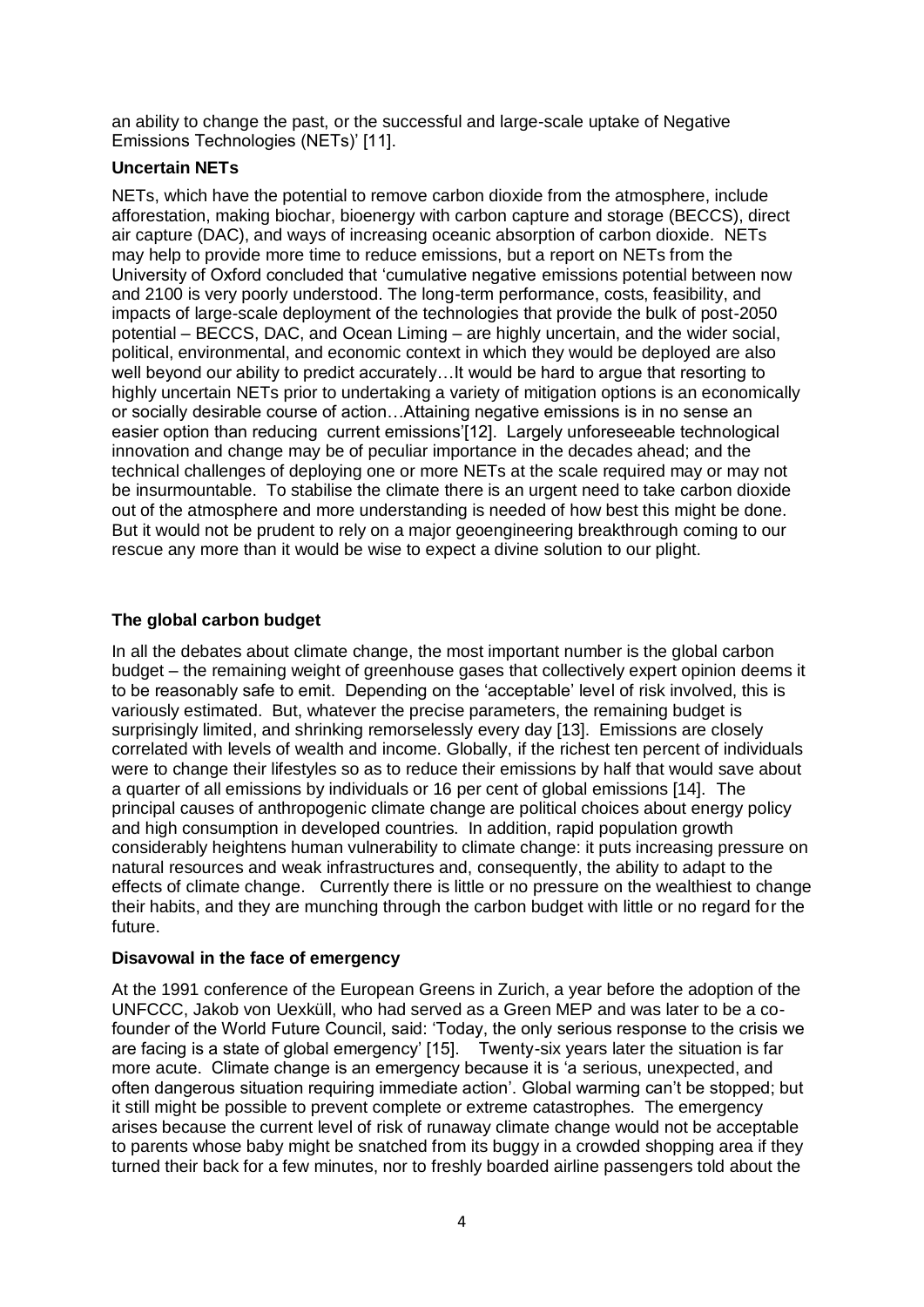possibility of extreme turbulence at the end of their flight. It is an emergency because lives are being lost or destroyed by climate change and we are not on a path to reduce this loss of life. It is a prolonged emergency because stabilising the climate, which responds in decades or even centuries, is a task for generations. But time is now the scarcest resource in facing up to climate change. The tens of thousands of people living on low-lying states, including Pacific islands like Kiribati, Tuvalu and the Marshall Islands, are painfully aware that, within a few decades, their homes, livelihoods and communities may disappear for ever under the sea. No financial compensation is adequate for the loss of a unique cultural heritage.

Human rights are important only if there are human beings to enjoy them. Most people born before 1930 didn't know that their emissions were causing a problem; those of us alive now can only pretend that we don't know. It is a form of denial referred to by psychotherapists like Rosemary Randall as disavowal. 'Its most common form is not the outright "black-is-white" argument of the denialist industry but the common capacity to keep the awkward knowledge split off in one part of the mind so that "life as usual" can go on.... People know and don't know simultaneously. Uncomfortable knowledge is shelved…Loss doesn't have to be faced' [16]. In other words, we acknowledge the facts as true, but behave as though they are not But climate change is not just an emergency to which few people give any consistent attention. It is also an emergency about which governments, persisting with pumping billions of subsidies into the fossil fuel industries rather than into the 'insurgent' renewables companies, speak with forked tongues. It is sobering to reflect that, for all its recent follies, the British government is still widely regarded as a leader on climate change. At the end of the 2015 Paris climate change negotiations, David Cameron said 'this generation has taken vital steps to ensure that our children and grandchildren will see that we did our duty in securing the future of our planet' [17]. The Paris Agreement embodied important steps forward; but, as so often, the former Prime Minister was thinking aloud wishfully. We are nowhere near securing the future of our planet for our children and grandchildren. 'Our duty' remains to be done. 'Political language' as George Orwell said, 'is designed to make lies sound truthful and murder respectable'.

The historical moment in which the oil and gas industries were the most powerful economic sector in human history is rapidly passing. But the fossil fuel industries are playing for time, even if that means chaos and destruction for coming generations. And so deep is the imbrication of interests between governments and the 'carbon majors' that it is hard to see governments in industrialised countries calling climate change a global emergency any time soon. Yet a global emergency, and a global opportunity, is what it is; and it should be named as such. How many more times do we have to read that the window for action is closing fast? 46% of the world's population depend for their livelihoods upon rivers originating in Tibet and the Himalayas including the Indus, Ganges, Brahmaputra, Irrawaddy, and Mekongcheck. In south and south-east Asia climate change is likely to increase the flood risk during seasons of high precipitation, and to increase water shortage, as melting glaciers are under-replenished, in other seasons. Such dangers and tensions are exacerbated by increasing industrialisation and rapid population growth. Growing security risks – often involving issues of water and food security – can be identified in every continent [18].

In 2014 the British Medical Association called on the World Health Organization (WHO) to declare climate change a public health emergency [19]. But while an increasing number of climate scientists, including those who are particularly protective of their independence from political involvement, describe climate change as a global emergency [20], few elected politicians are similarly direct. Most UK Members of Parliament, and most of the media, accept that climate change is 'real' and, in part at least, human-caused. But they tend to reinforce the culture of disavowal - treating climate change as just one 'story' among many, and moving on, as flittingly as possible, to the next news [21]. A fully informed, publicly debated understanding of the risks being taken with human-caused climate change is being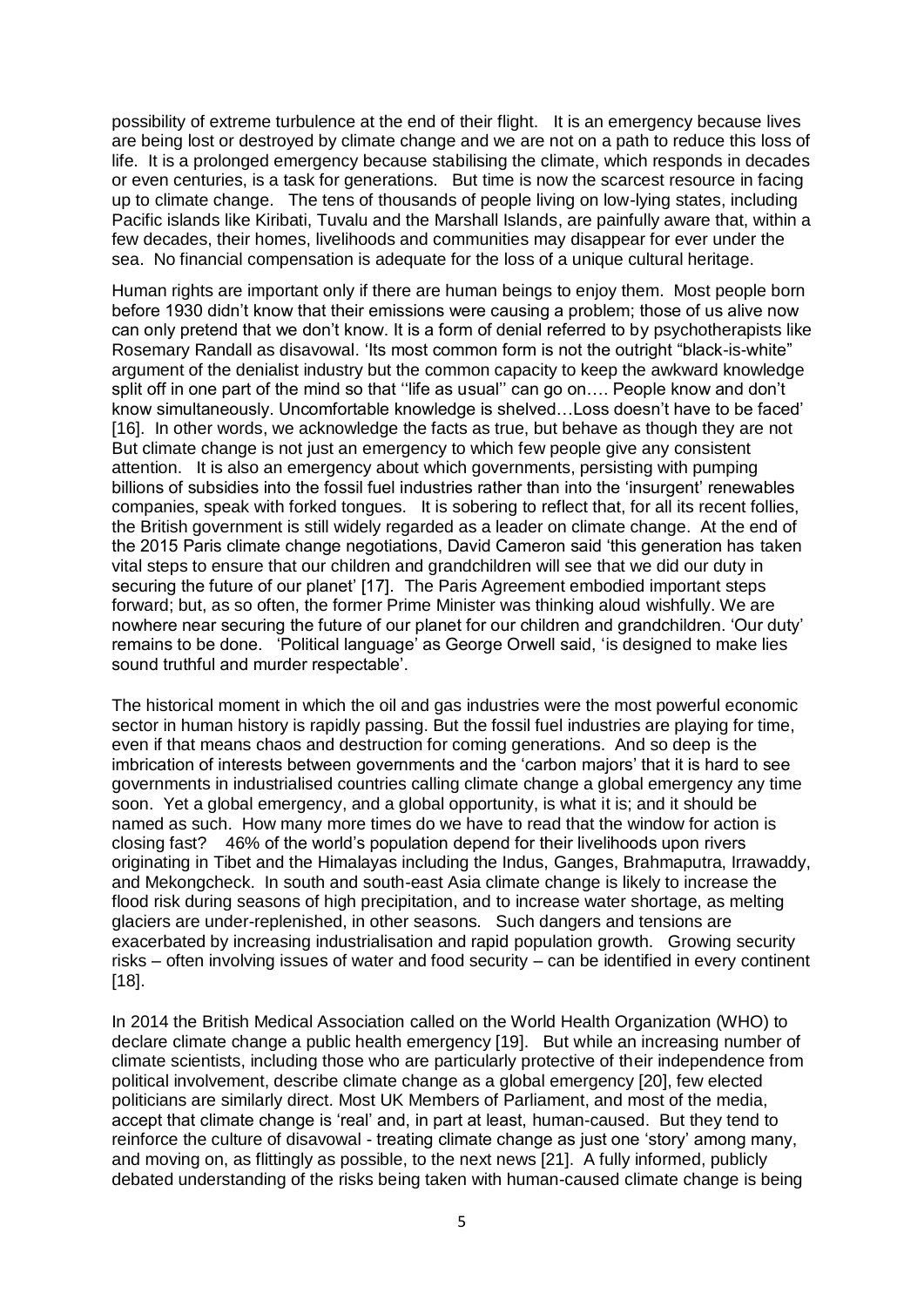sacrificed on the altar of political palatability. Focussing steadily, and with integrity, on the profound implications of current threats to life-support systems, calls for facing down vested interests, re-thinking the very basis of the economic system, and fundamental reprioritisation of policies, timetables and budgets.

Greater candour is also needed about the built-in conservatism and inertia of international negotiations. The Intergovernmental Panel on Climate Change (IPCC) and the United Nations Framework Convention on Climate Change (UNFCCC) are remarkable creations – testifying to the complementary centrality of scientific understanding and skilful diplomacy to human wellbeing. But the world is not on a path to a safe climate, because the voluntary pledges of nearly 200 governments that are at the heart of the Paris Agreement are nowhere near to being appropriately ambitious, and some will probably be broken anyway. A report in March 2017 from Carbon Market Watch found that only three countries in Europe are pushing 'in the right direction to deliver on the Paris climate agreement. Sweden tops the list, followed by Germany and France' [22]. There is no agreed global pathway for keeping average temperature rise to below 2C.

#### **Collective delusion and fossil fuel subsidies**

Governments in the developed world collude in delusion. None tells their electors that the current price of carbon is far too weak sufficiently to reduce emissions to avoid dangerous climate change. Nor do they encourage comfortably-off citizens seriously to reduce their carbon footprints, or consistently point out that early action on climate change will be much less costly than delayed action. The reverse is happening: the emergency – the need for urgent action now – is compounded by the madness at the heart of governments and major financial institutions. In 2013 the report *Unburnable Carbon: wasted capital and stranded assets* showed that stock markets worldwide are putting a value on fossil fuel reserves *as if they will all be burned*, even though, at most, only 31% of these reserves can ever be used if we are to have an 80% chance of keeping below a 2C average temperature rise. For a 50% chance of 2C or less, just 38% could be burned [23]. While the different fuels call for different policies to increase the chances of a smooth and just transition to a zero carbon world, every G20 country provides subsidies for exploration for, and production of, more fossil fuels - either in the form of investment by state-owned enterprises, or public finance, tax breaks and direct spending [24].

Responsible government is not necessarily a contradiction in terms. To carry weight and credibility any 'emergency' declaration must be backed by more ambitious and immediate targets for reductions in greenhouse gases, acknowledging that there is a highly constrained global carbon budget and that the realities of human interdependence and social justice indicate that most of this budget should be allocated to less developed countries. Ending fossil fuel subsidies, the low-hanging but prickly fruit of climate change economics, must be a top priority. And every level and department of government, every business, organisation and citizen, needs to be more fully engaged in assisting the transformation of energy, water, food and transport systems to create sustainable 'net zero carbon' societies.

The limits of our language are the limits of our world. There is no single explanation of a complex reality nor is there one answer to its problems. Climate change is a continuum, not a binary choice. Every fraction of a degree adds to the risk; a 1.7C rise is better than a 1.8C rise. The need is to place climate risk front and centre of governments' concerns and to accelerate effective action. An emergency declaration from a group of 'high ambition' countries would send a powerful signal. The search for agreement on how billions of us can live well on one-planet in the decades and centuries ahead needs to intensify. And that search must be conducted in the light of insights like those of the Dark Mountain Project that 'today, humanity is up to its neck in denial about what it has built, what it has become, and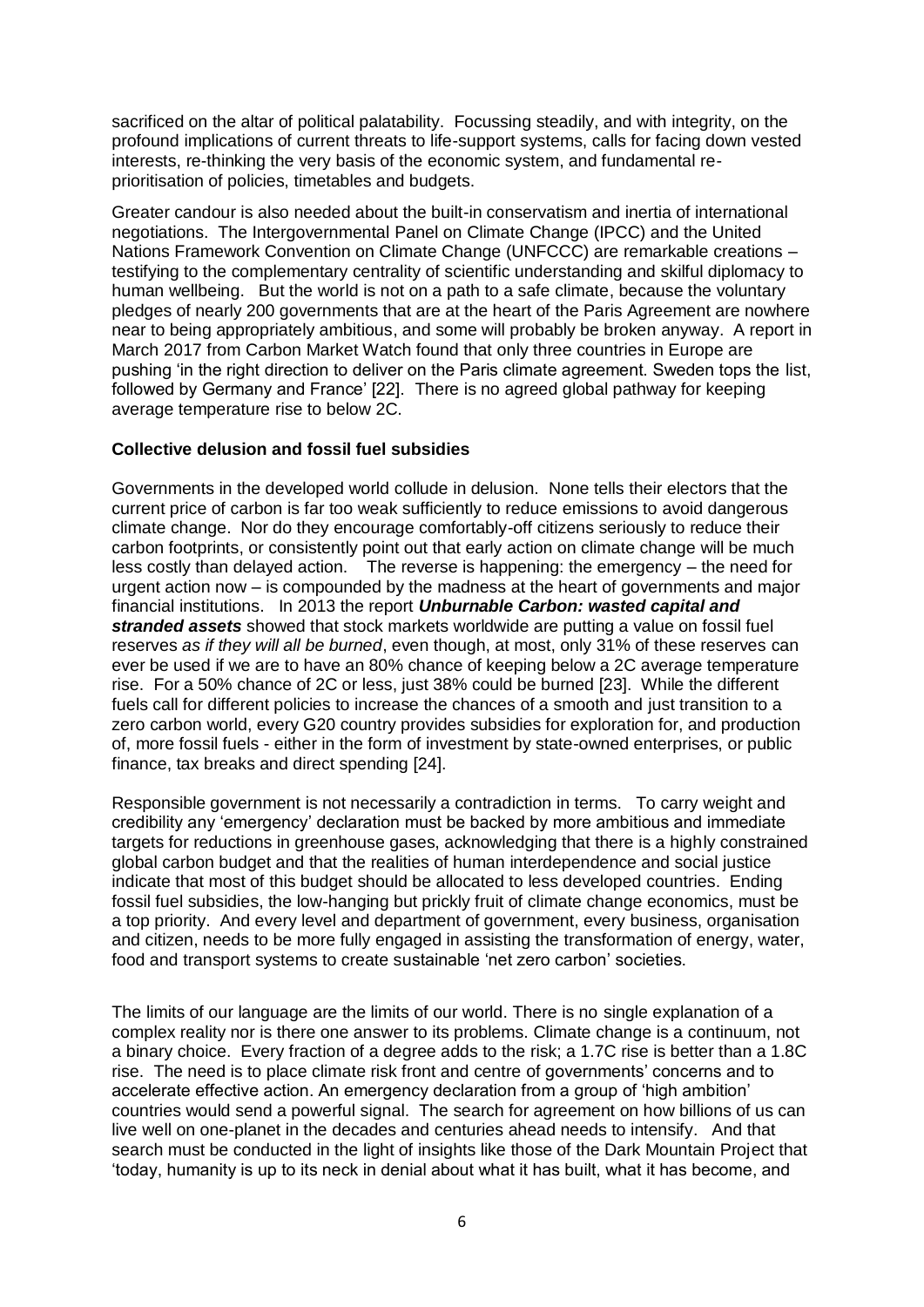what it is in for. Ecological and economic collapse unfold before us and, if we acknowledge them at all, we act as if this were a temporary problem, a technical glitch. Centuries of hubris block our ears like wax plugs [25]'.

#### **Unique opportunities**

Climate change demands that we think big, and re-think radically, in the direction of more stable-state economies and distributed technologies – the 'joy of enough', not unachievable endless growth. For those who are listening, enlightened leadership will emphasise the unique opportunities of this historic moment. This is the time to recognise that 'our attempt to separate ourselves from ''nature'' has been a grim failure' [26], to underscore the lifeenhancing importance of investing in public services and the public realm, to re-think what education is really for, to mainstream the thinking of E.F.Schumacher and raise fundamental questions about how best to transform technological 'instruments of domination and social antagonism' into 'instruments of liberation and social harmonisation' [27], to re-organise work to provide a living wage for all while reducing the working week, to overcome the disastrous disconnect between mainstream economics and full attention to climate change mitigation, to devolve power and resources so that people have more say in the decisions that most concern them, and to build stronger international institutions and agreements, even while, in the UK, we have to face up to the demands and distractions of the vote for Brexit. Whether we like it or not, we are all citizens of the world, and, as Ralf Dahrendorf put it in 1974, 'boredom with international affairs is in effect boredom with survival, and men may unfortunately die because they were too bored to bother about their lives' [28]. All selfrespecting nations, the UK included, should see themselves as leaders towards a net zero carbon world. At present, on climate change, the UK government combines selfcongratulation, disavowal, missed opportunities, incoherence and delay.

The transformation – from unsustainable, centralised, consumerist, fossil fuel based societies to decentralised 'one-planet living'– will be a transformation in values, beliefs, technologies, behaviour, policies, and, above all, economic and political power. The relationship between values, beliefs and power is complex, and usefully explored in another Green House publication [29]. There is much evidence that people with stronger intrinsic values – including greater orientation to the quality of relationships and community involvement – tend to be more contented and fulfilled than those prioritising more extrinsic considerations: acquisition of material goods, financial success, image or social recognition. But it is mainly those with the latter values who occupy positions of power. Clarity about values and beliefs, particularly beliefs about the social and political order, about the limits of market-based solutions, and about the relations between policies and outcomes, is of fundamental importance to the future of politics; but, as Rupert Read has argued, 'we need to pioneer a renewed sense of shared responsibility for the future. We need to *lead*….we make the future together (albeit not under conditions of our own choosing)'[30].

October 2016 was the tenth anniversary of the publication of *The Economics of Climate Change – The Stern Review.* [31] While there is much to challenge and question in the report's assumptions about economic growth [32], Stern helped set in motion the virtuous circle whereby enlightened public policies on energy and economic development can lead to accelerated and positive technological advances, which in turn can feed back to more enlightened policies. As the Governor of the Bank of England, Mark Carney, has put it: 'The more we invest with foresight, the less we will regret with hindsight'. [33] The virtuous circle is yet to be embedded in most countries, but the story of solar photovoltaics (PV) is one example of how it can work in practice. Germany initiated the first substantial national market for solar power by setting targets and introducing Feed-in Tariffs. This created opportunities at scale for the PV solar industry, and other countries – notably China - joined in. Unit costs came down quickly and much of the production shifted to China. Between 1990 and 2014 there was an approximately twelve-fold reduction in solar PV costs and the revolution was well under way. Wind and solar power are now mature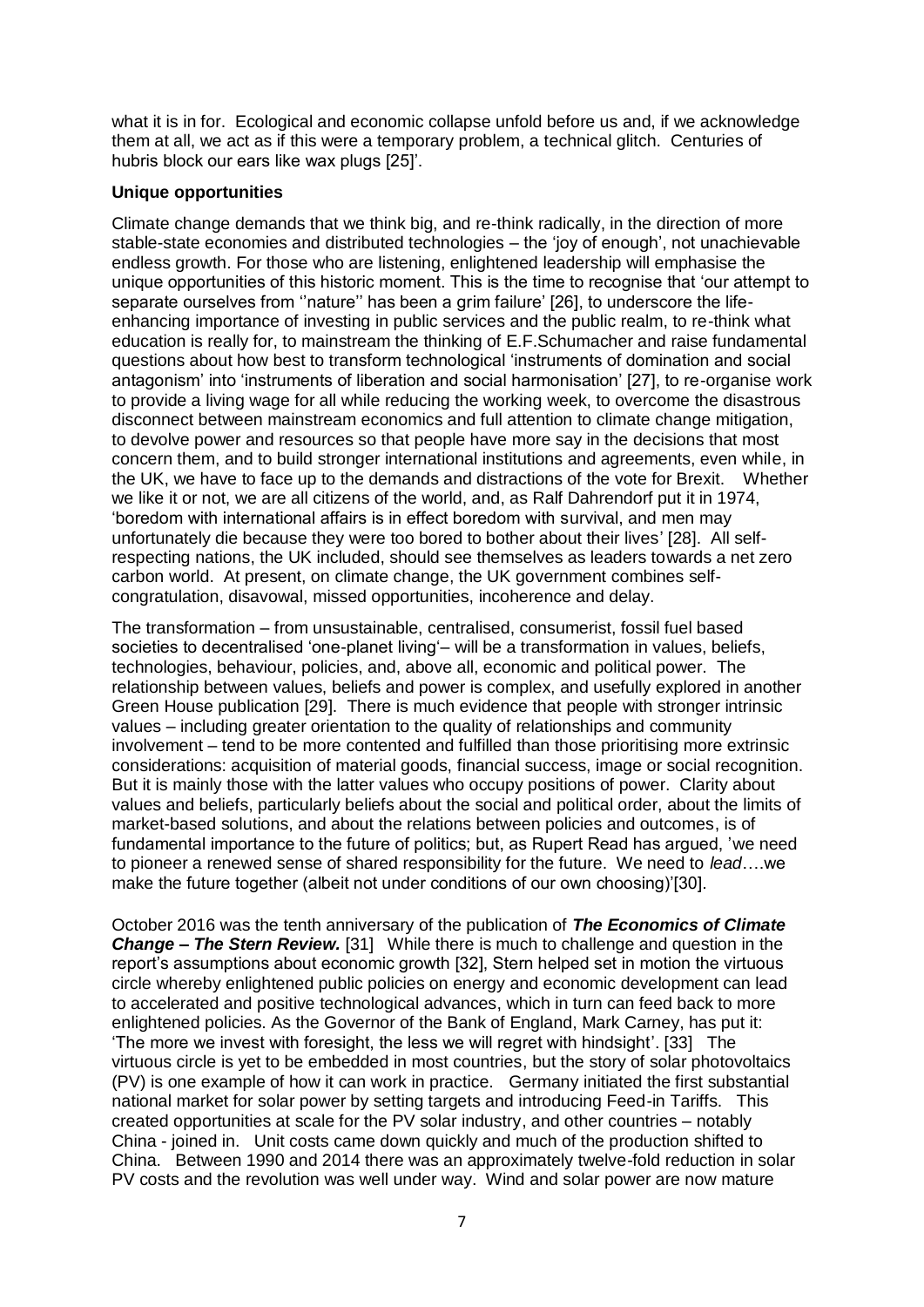industries, but, like other renewable energy technologies, will not reach their full potential through market forces alone. Entrepreneurial states sharing the financial risks must help lead the way.

The synergies needed to achieve 'net zero carbon' societies and one-planet living will stem from innovations in economic life, technologies, urban planning, politics and lifestyles. The Venezuelan scholar Carlota Perez argues that it is the potential of information and communication technologies (ICT) to generate a 'techno-economic paradigm shift' across the *whole* economy that makes them truly revolutionary, resulting in a transformation in ways of working and consuming, changing lifestyles and aspirations across society: 'the ICT revolution has the capacity to facilitate wide-ranging sustainable innovations radically to reduce materials and energy consumption while stimulating the economy' [34].

New ways of meeting continuing needs can be introduced remarkably quickly. In 1900 there wasn't a motor-car on the streets of New York; by 1913 few horse-drawn carriages remained, and the city's streets were full of cars. In the second decade of the twenty-first century, more and more forms of energy use – including surface transport and heating – are making use of low carbon electricity. And the ubiquitous use of electricity as a power source will allow for greater synergies with the rapidly emerging digital economy. At the same time, the impersonal technological direction of our society is worsening, the colonisation of everyday life by information processing is accelerating, and the concentrated power of information technology poses increasing threats to democracy and civil liberties. As Jerome Lanier has put it: 'The primary business of digital networking has come to be the creation of ultrasecret mega-dossiers about what others are doing, and using this information to concentrate money and power' [35]. In an age when 'the rush to connect everything to the web has overcome our society like a disease' [36], it is essential to challenge and question whose interests are served and who is in control of each new technological development; and to ensure that innovation is carefully targeted to promote lasting prosperity: that is better services compatible with 'net zero carbon' living. .

#### **Multiple transformations**

Though it would be a massive missed opportunity – indeed the height of folly in an increasingly urbanised planet – to replace the more than a billion fossil-fuelled cars in the world with a similar number of electric ones, Norway has pledged to ban petrol-powered cars by 2025 and the governments of Germany and India have announced that by 2030 all new cars registered in their countries must be electric vehicles. Another sign of the coming global transformation is that 2015 saw the largest annual increase ever in the supply of renewable energy. On some days in May 2016 the entire electricity needs of Portugal were met by a combination of wind, solar and hydropower [37]. More than eight million [people](https://www.theguardian.com/environment/2016/may/25/global-clean-energy-renewable-employment-rose-5-in-2015-figures-show) are now employed in the clean-energy industries - 3.5 million of them in China. In the US, [more people now work in the solar industry](https://www.theguardian.com/business/2016/jan/12/us-solar-industry-employees-grows-oil-gas) than in oil and gas extraction [38]. The explosive growth of solar PV is being followed by rapid developments in battery storage, a technology getting more competitive every year.

Entrepreneurial states, technological innovation, particularly to facilitate the spread of distributed renewable energy systems, and major devolution of power are necessary but far from sufficient conditions for giving reality to life-enhancing economics and the stablestate economies that must characterise the age of human-induced climate change.

The many forms of capitalism – the dominant economic paradigm – are inherently expansionist and exploitative of humans and the rest of the natural world. So the necessary transformation to steady-state economies – in which throughputs are limited in scale so as to be within the regenerative and assimilative capacities of the eco-system –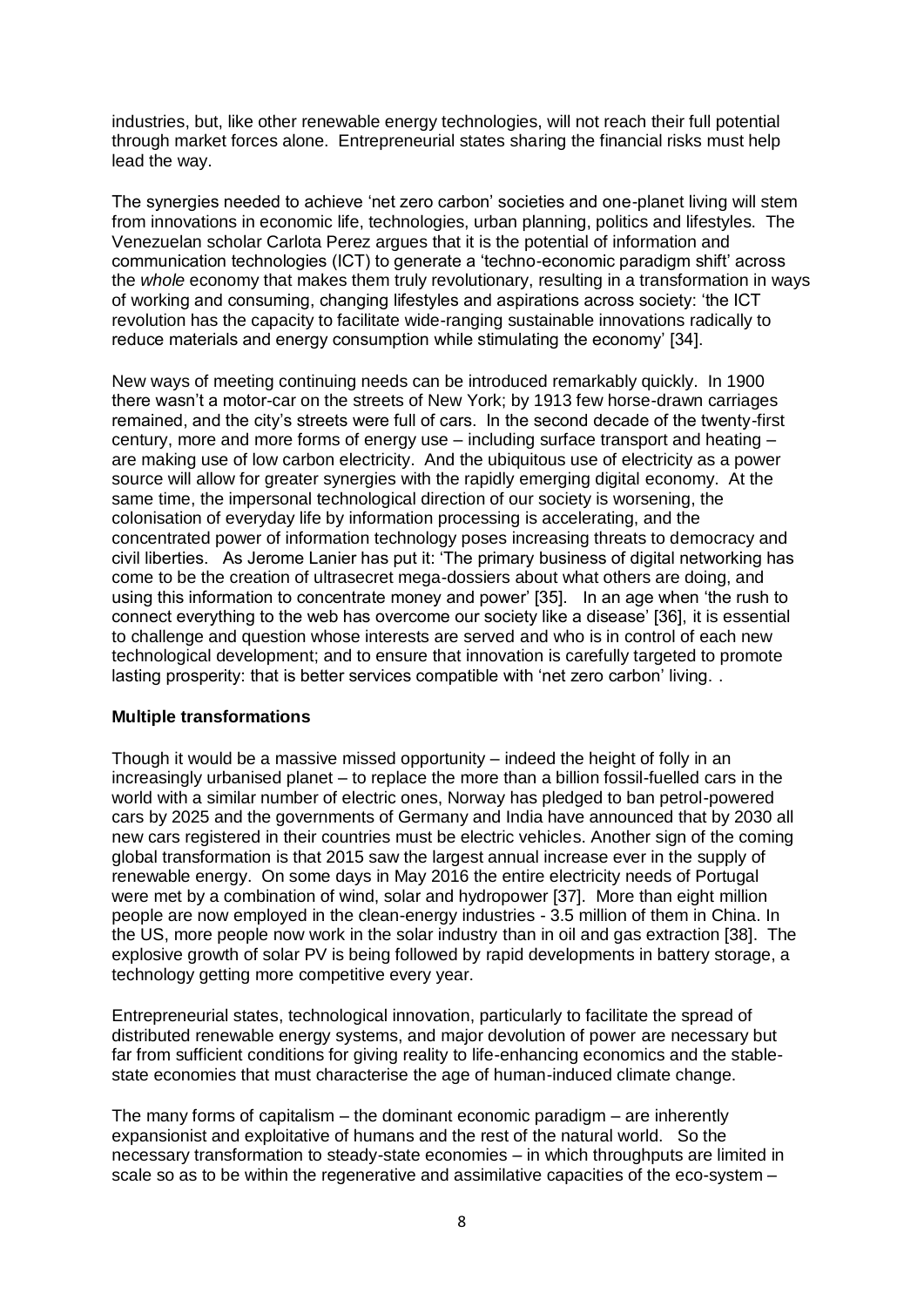involves confronting the power of capital, and mitigating and distributing that power through more diverse, co-operative and distributed patterns of accountability, ownership, and control. This is the hard politics of the environment. The challenge also involves showing 'how you can provide public services that keep us safe and cared for, and keep control of the public debt, without economic growth' and 'how a steady-state economy need not result in a society in a kind of stasis or in permanent retreat from values such as innovation, vibrancy, dynamism and pluralism' [39]. However daunting, these 'big picture' political issues cannot be ducked.

Another of the most demanding, if exciting, of the multiple transformations of the coming decades is in the re-imagining, building and re-building of well-designed, productive, liveable, resilient, 'net zero carbon' cities. There are major governance issues here. While 'only the authority of central government can reform the taxation and ownership of land' [40], small city bio-regions, with enhanced powers and resources, could provide the best democratic framework for the coming urban and rural transformation. The road to devolution is also the road to low and zero carbon living.

The global crisis of climate change is ethical, spiritual and social, as well as political and economic. Excessive consumerism, all forms of fossil-fuelled transport, particularly flying, and other behaviour patterns that contribute egregiously to global warming, are ethical issues, not just life-style choices. Reducing demand for energy-intensive goods and activities, taxation and regulation, higher-density living, peer group and neighbourhood pressure all have a part to play in the fundamental lifestyle changes needed. In his book about climate change, hope and the human condition, *Hell and High Water*, Alastair McIntosh points to the importance of the inner life and argues that climate change is fundamentally a spiritual issue – that the urge to excessive consumerism is symptomatic of an inner emptiness and that the only lasting solution is for 'the free and the wise' to 'speak truth that cuts sharper than the sword' and to let in the flood 'of passion, of empathy, of beauty and authenticity. Indeed of the human condition as it could potentially be' [41].

John Foster has argued that denial isn't just something that the bad guys do, that it 'is very firmly embedded in the thought and practice of those trying to save us'. He has also demonstrated that the dominant orthodoxies of sustainable development thinking are a 'mirage' of moveable targets and actions that will always fall short of what is really needed. *The Sustainability Mirage* and *After Sustainability* are not just a highly effective shot across the bows of much glib environmentalism, but essential, difficult and chilling contributions to the most serious current political debate [42]. Is it too late to replace 'the politics of never getting there' with the politics of 'whatever it takes'?

Foster's concept of 'deep sustainability' encourages a focus on the needs of the present, rather than slippery obligations to the future. And as Tim Jackson has underlined: 'A meaningful approach to prosperity must certainly address the plight of more than 3 billion people across the world still living on less than \$5 a day' [43]. But there are immediate and substantial benefits to moving rapidly to a low carbon world, including new jobs, stronger communities, improved health and less air pollution, the latter currently responsible for more than 5.5 million premature deaths each year [44].

It may still be within humanity's collective capabilities to build economies that work better for everyone, and within the carrying capacity of the planet; to build communities and neighbourhoods that are convivial and mutually supportive; to insulate buildings so that less or no energy is needed to keep warm; to change our diets, including eating far fewer ruminants, thereby greatly reducing emissions from agriculture; to recognise that, along with the needs for clean water, decent housing, nutrition, health and education, human wellbeing is largely a product of building trust, of the quality of our empathy and solidarity and the co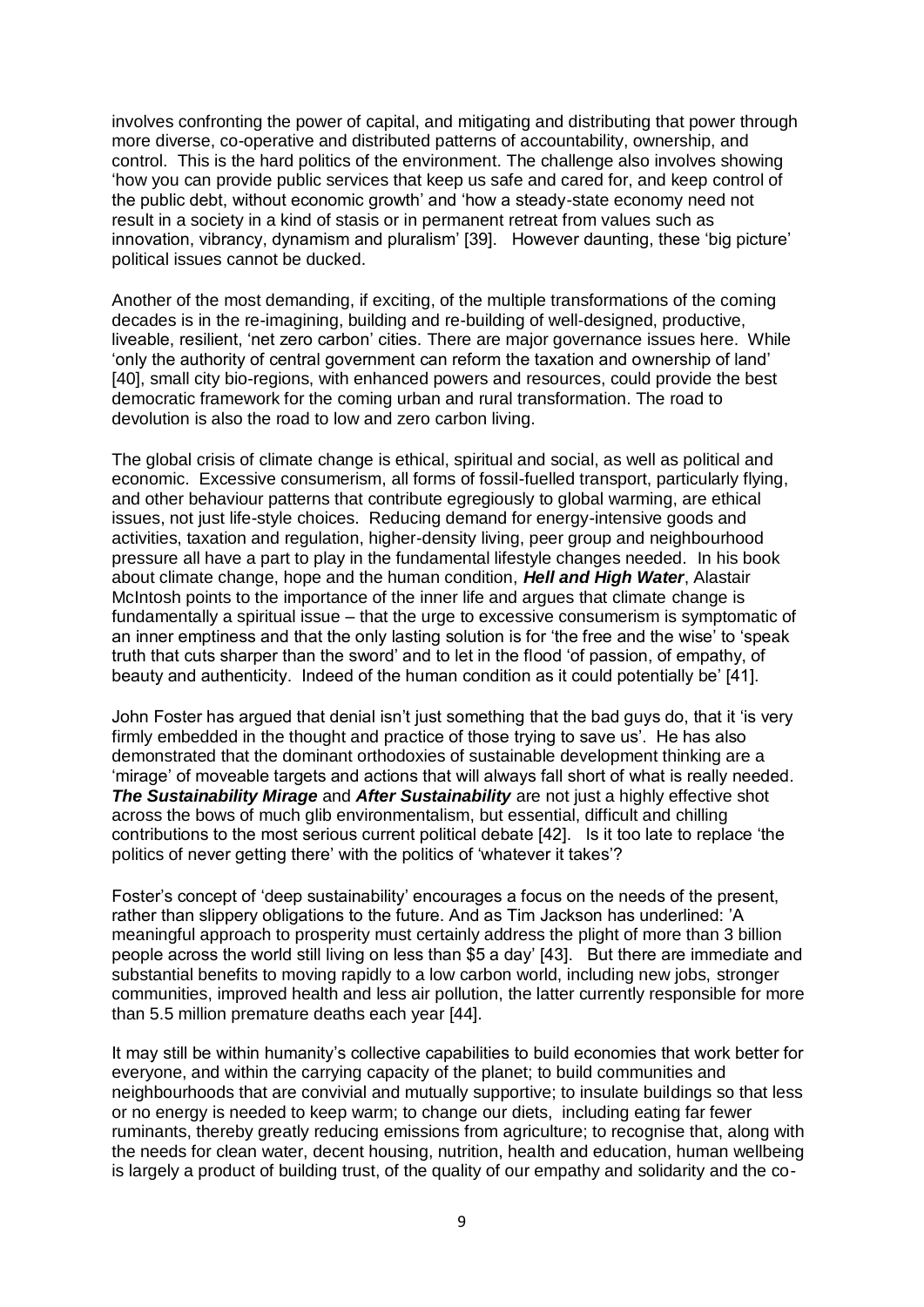operative use of our imaginative powers. But none of this will happen as long as the populist soundbites of the Regressive Alliance (xenophobic, nationalist, small state, careless and cavalier with scientific understanding and enlightenment values) prevail over the forces of any Progressive Alliance working for fairer, greener, more open, equal and socially just societies. The contest of ideas and the nature of the competition and co-operation between political parties and networks are for extremely high stakes. .

## **Both emergency and opportunity**

Climate change is both an emergency and an opportunity. Unless the global emergency is fully recognised and acted upon, it will become increasingly difficult to take the opportunities that arise with the ending of the fossil fuel age; unless we create genuinely sustainable cities and communities within the next two or three decades, the global emergency will deepen, with an increase in suffering for billions of innocent people, including many as yet unborn. However bumpy, shock-ridden and difficult the journey, it is a shared human responsibility to do our utmost to ensure that the transformation out of the fossil fuel, growth-obsessed age into the age of one-planet living is carried through as smoothly, rapidly and justly as possible.

The politics of 'whatever it takes' is the imperative of our time, the supreme test of humanity's wisdom, courage and ability to collaborate effectively. Trust, transparency, leadership and empowerment are of the essence. If we are to get through to a safer world in the next two or three decades, and nobody should underestimate the scale of that task, it will be essential to re-build trust in democratic political processes and create a confident international and inter-generational movement of full eco-citizens forthright in exerting their power and sufficiently bound together by a common aim. What happens in India and China will be of fundamental importance and have profound influence. So will legal action for negligence, loss and damage. In the developed capitalist economies, the power of ideas about a better ordering of our lives is pitched against the power of vested interests, xenophobia, and the three policy pillars of the neoliberal age – privatisation of the public sphere, deregulation of the corporate sector, and the lowering of income and corporate taxes, paid for with cuts to public spending. The 'just transformation' to one-planet living requires more equal societies, because 'more equal societies are not only better for the poor and vulnerable ...but for everyone else too', and also 'the immediate defence and expansion of the public sphere and the public realm', which form the social glue of societies and express our common-wealth [45].

There is no short cut to building a strong and sufficiently united movement for transformation – and precious little time in which to do it. Much greater collaboration between those who share broad objectives, appreciate the gravity of the climate crisis, and recognise the inadequacy of relying largely on market-based solutions, is an essential start. As Victor Anderson has pointed out, 'major social change is rarely brought about by people pushing for the same thing for the same reason…most successful campaigns are often those which unite people with a single aim, but who have very different reasons for trying to achieve it, based on different beliefs and different values'[46]. If the twentieth was a century of two halves – global industrial wars in the first half and extraordinarily rising population numbers and living standards in the second – the twenty-first will be the century in which human empathy and ingenuity, plus whatever shards of wisdom can be cobbled together, are pitted against one goddam distraction after another. Fortunately, empathy is not a finite resource; the hidden wealth of nations and peoples lies in our capacity for trust, caring and cooperation.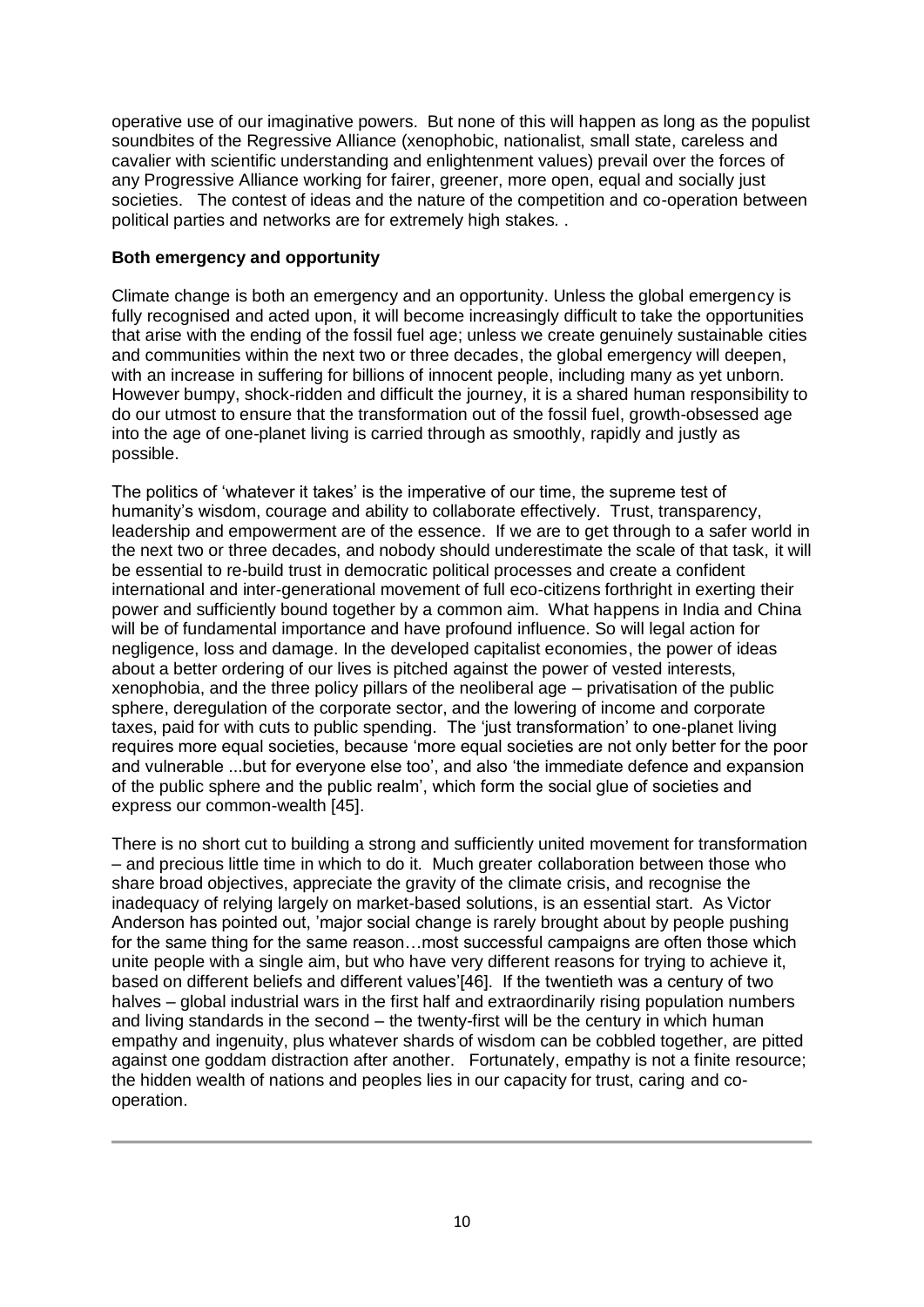# **Notes and references**

- 1. [http://www.stockholmresilience.org/research/planetary-boundaries/planetary](http://www.stockholmresilience.org/research/planetary-boundaries/planetary-boundaries/about-the-research/the-nine-planetary-boundaries.html)[boundaries/about-the-research/the-nine-planetary-boundaries.html](http://www.stockholmresilience.org/research/planetary-boundaries/planetary-boundaries/about-the-research/the-nine-planetary-boundaries.html)
- 2. For discussions of One Planet Living see Jennie Moore and William E.Rees, 'Getting to One-Planet Living' in *Is Sustainability Still Possible?* Worldwatch Institute, 2013; and essays in John Blewitt and Ray Cunningham (eds), *The Post-Growth Project,* Green House, 2014.
- 3. Article 2, United Nations Framework Convention on Climate Change, United Nations, 1992 -

[http://unfccc.int/files/essential\\_background/background\\_publications\\_htmlpdf/applicat](http://unfccc.int/files/essential_background/background_publications_htmlpdf/application/pdf/conveng.pdf) [ion/pdf/conveng.pdf;](http://unfccc.int/files/essential_background/background_publications_htmlpdf/application/pdf/conveng.pdf) on the risks of climate change see *Climate Change: A Risk Assessment* by David King, Daniel Schrag, Zhou Dadi, Qi Ye and Arunabha Ghosh, published by the Centre for Science and Policy , University of Cambridge, July 2015 [http://www.csap.cam.ac.uk/media/uploads/files/1/climate-change--a-risk-assessment](http://www.csap.cam.ac.uk/media/uploads/files/1/climate-change--a-risk-assessment-v11.pdf)[v11.pdf](http://www.csap.cam.ac.uk/media/uploads/files/1/climate-change--a-risk-assessment-v11.pdf)

- 4. Alliance of Small Island States (AOSIS) Opening Statement for 21<sup>st</sup> Conference of Parties to the UNFCCC, Paris 2015: [http://aosis.org/wp](http://aosis.org/wp-content/uploads/2015/12/FINAL-AOSIS-COP-Statement-Paris-.pdf)[content/uploads/2015/12/FINAL-AOSIS-COP-Statement-Paris-.pdf;](http://aosis.org/wp-content/uploads/2015/12/FINAL-AOSIS-COP-Statement-Paris-.pdf)
- 5. Numbers of people displaced annually by natural hazard-related disasters are collected by the Geneva-based Internal Displacement Monitoring Unit. See Patrick Huntjens and Ting Zhang, 'Climate Justice: Equitable and Inclusive Governance of Climate Action', Hague Institute for Global Justice, Working Paper 16, April 2016, p12 - [http://www.thehagueinstituteforglobaljustice.org/wp](http://www.thehagueinstituteforglobaljustice.org/wp-content/uploads/2016/04/Climate-Justice-April-2016.pdf)[content/uploads/2016/04/Climate-Justice-April-2016.pdf](http://www.thehagueinstituteforglobaljustice.org/wp-content/uploads/2016/04/Climate-Justice-April-2016.pdf)
- 6. AVOID 2 'Can we avoid dangerous climate change?', June 2016 [https://www.theccc.org.uk/wp-content/uploads/2016/10/The-global-impacts-of](https://www.theccc.org.uk/wp-content/uploads/2016/10/The-global-impacts-of-climate-change-under-a-1.5C-pathway-supplement-to-assessment-of-impacts-under-2-3-and-4C-pathways.pdf)[climate-change-under-a-1.5C-pathway-supplement-to-assessment-of-impacts-under-](https://www.theccc.org.uk/wp-content/uploads/2016/10/The-global-impacts-of-climate-change-under-a-1.5C-pathway-supplement-to-assessment-of-impacts-under-2-3-and-4C-pathways.pdf)[2-3-and-4C-pathways.pdf](https://www.theccc.org.uk/wp-content/uploads/2016/10/The-global-impacts-of-climate-change-under-a-1.5C-pathway-supplement-to-assessment-of-impacts-under-2-3-and-4C-pathways.pdf)
- 7. NASA,'Sea ice extent sinks to record lows at both poles', 22 March 2017 [https://www.nasa.gov/feature/goddard/2017/sea-ice-extent-sinks-to-record-lows-at](https://www.nasa.gov/feature/goddard/2017/sea-ice-extent-sinks-to-record-lows-at-both-poles)[both-poles;](https://www.nasa.gov/feature/goddard/2017/sea-ice-extent-sinks-to-record-lows-at-both-poles) 'Ice Loss Accelerating in Greenland's coastal glacier', *Science Daily*, 28 April 2016 - [https://www.sciencedaily.com/releases/2016/04/160428132242.htm;](https://www.sciencedaily.com/releases/2016/04/160428132242.htm) – Florence Fetterer 'Piecing together the Arctic's sea ice history back to 1850' [https://www.carbonbrief.org/guest-post-piecing-together-arctic-sea-ice-history-1850,](https://www.carbonbrief.org/guest-post-piecing-together-arctic-sea-ice-history-1850) *Carbon Brief*, 11 August 2016 - 'Accelerated glacier melting in West Antarctica documented', *Science Daily*, 25 October 2016 [https://www.sciencedaily.com/releases/2016/10/161025113327.htm;](https://www.sciencedaily.com/releases/2016/10/161025113327.htm)
- 8. Peter Wadhams, 2016, *A Farewell to Ice*, Allen Lane, p88
- 9. On annual loss of forests see [http://www.worldwildlife.org/threats/deforestation;](http://www.worldwildlife.org/threats/deforestation) on Indonesia see George Monbiot 'Indonesia is burning. So why is the world looking away', *The Guardian* 30 October 2015 [https://www.theguardian.com/commentisfree/2015/oct/30/indonesia-fires-disaster-](https://www.theguardian.com/commentisfree/2015/oct/30/indonesia-fires-disaster-21st-century-world-media)[21st-century-world-media](https://www.theguardian.com/commentisfree/2015/oct/30/indonesia-fires-disaster-21st-century-world-media)
- 10. IPCC *Climate Change 2014, Impacts, Adaptation and Vulnerability*, pp99-102; BBC News, 28 November 2016, 'Great Barrier Reef suffered worst bleaching on record in 2016, report finds'; Chris Jones and Lesley Hughes quoted by Katie Silver in 'This week the Great Barrier Reef mated', BBC Earth, 22 November 2016; ARC Centre of Excellence in Coral Reef Studies, Media release 29 November 2016, 'Life and death after Great Barrier Reef Bleaching' - [https://www.coralcoe.org.au/media](https://www.coralcoe.org.au/media-releases/life-and-death-after-great-barrier-reef-bleaching)[releases/life-and-death-after-great-barrier-reef-bleaching](https://www.coralcoe.org.au/media-releases/life-and-death-after-great-barrier-reef-bleaching)
- 11. Kevin Anderson, 'Duality in climate science', *Nature Geoscience*, online publication, Macmillan, 2015:<http://www.nature.com/ngeo/journal/v8/n12/full/ngeo2559.html>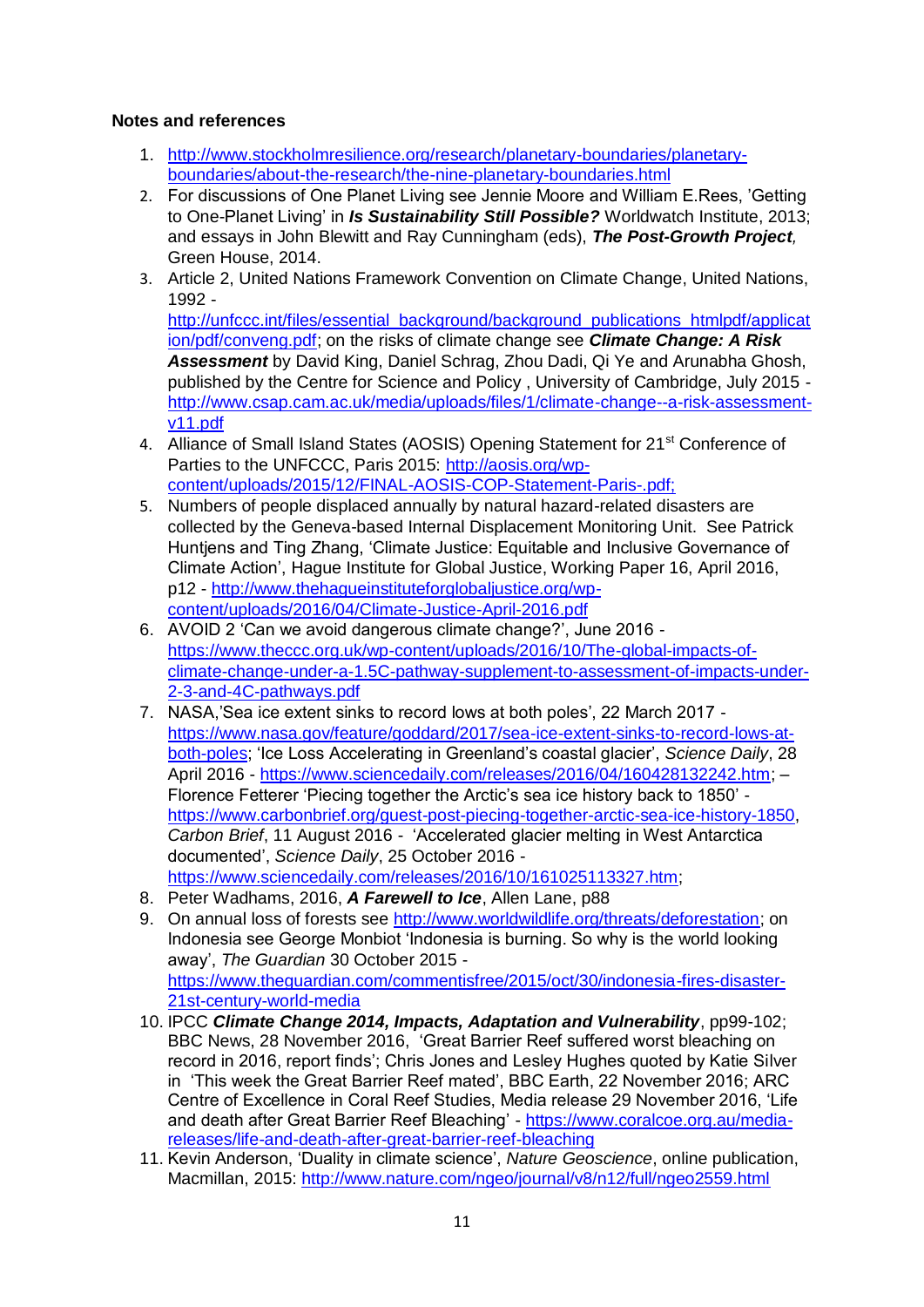- 12. 'Stranded Carbon Assets and Negative Emissions Technologies', Smith School of Enterprise and the Environment, University of Oxford, Working Paper, February 2015 - [http://www.smithschool.ox.ac.uk/research-programmes/stranded](http://www.smithschool.ox.ac.uk/research-programmes/stranded-assets/Stranded%20Carbon%20Assets%20and%20NETs%20-%2006.02.15.pdf)[assets/Stranded%20Carbon%20Assets%20and%20NETs%20-%2006.02.15.pdf](http://www.smithschool.ox.ac.uk/research-programmes/stranded-assets/Stranded%20Carbon%20Assets%20and%20NETs%20-%2006.02.15.pdf)
- 13. For discussion of the remaining carbon budget see 'Analysis: just four years left of the 1.5C carbon budget', Carbon Brief, 5 April 2017 <https://www.carbonbrief.org/analysis-four-years-left-one-point-five-carbon-budget>
- 14. Oxfam Media Briefing, 'Extreme Carbon Inequality', 2 December 2015 [https://www.oxfam.org/sites/www.oxfam.org/files/file\\_attachments/mb-extreme](https://www.oxfam.org/sites/www.oxfam.org/files/file_attachments/mb-extreme-carbon-inequality-021215-en.pdf)[carbon-inequality-021215-en.pdf](https://www.oxfam.org/sites/www.oxfam.org/files/file_attachments/mb-extreme-carbon-inequality-021215-en.pdf)
- 15. Jakob von Uexküll 'A Green view of Europe and the ''new world order''', *The Radical Quarterly*, Spring 1992, no 23.
- 16. Ros Randall, Blogroll, 'The Green Deal great offer or another example of denial at work' [https://rorandall.org/?s=](https://rorandall.org/?s=disavowal)*disavowal*
- 17. 'Cameron: Paris climate deal secures planet for generations to come', ITV Report, 12 December 2015 - [http://www.itv.com/news/2015-12-12/cameron-paris-climate-deal](http://www.itv.com/news/2015-12-12/cameron-paris-climate-deal-secures-planet-for-generations-to-come/)[secures-planet-for-generations-to-come/](http://www.itv.com/news/2015-12-12/cameron-paris-climate-deal-secures-planet-for-generations-to-come/)
- 18. University of Cambridge Institute for Sustainability Leadership, Institute for Environmental Security, Global Military Advisory Council on Climate Change, 2014*, Climate Change: Implications for Defence* - [http://www.cisl.cam.ac.uk/business](http://www.cisl.cam.ac.uk/business-action/low-carbon-transformation/ipcc-climate-science-business-briefings/pdfs/briefings/ipcc-ar5-defence-briefing-print-en.pdf/view)[action/low-carbon-transformation/ipcc-climate-science-business](http://www.cisl.cam.ac.uk/business-action/low-carbon-transformation/ipcc-climate-science-business-briefings/pdfs/briefings/ipcc-ar5-defence-briefing-print-en.pdf/view)[briefings/pdfs/briefings/ipcc-ar5-defence-briefing-print-en.pdf/view;](http://www.cisl.cam.ac.uk/business-action/low-carbon-transformation/ipcc-climate-science-business-briefings/pdfs/briefings/ipcc-ar5-defence-briefing-print-en.pdf/view)
- 19. The BMJ, 'Climate Change' <http://www.bmj.com/campaign/climate-change>
- 20. 'Leading Climate Scientists:''We have a Global Emergency'': Must Slash CO2 ASAP', Think Progress, 22 March 2016, - [https://thinkprogress.org/leading-climate-scientists](https://thinkprogress.org/leading-climate-scientists-we-have-a-global-emergency-must-slash-co2-asap-24ae324ecd8a)[we-have-a-global-emergency-must-slash-co2-asap-24ae324ecd8a;](https://thinkprogress.org/leading-climate-scientists-we-have-a-global-emergency-must-slash-co2-asap-24ae324ecd8a) on 27 February 2017 a Climate Emergency petition with over 18,000 signatures was presented to the Australian House of Representatives - <http://climateemergencydeclaration.org/kayak/>
- 21. The treatment of climate change by the media, particularly the BBC, during the 2017 general election was characteristic and revealing. Overall there was very limited mention of the subject. At the main party leaders' question time, on BBC1 on 31 May 2017, from which the Prime Minister absented herself, party leaders were, on average, given less than a minute each in which to explain their party's policies on climate change, with the moderator Mishal Hussein, introducing a question about the implications of Donald Trump's withdrawal from the Paris Agreement with 'I'm going to ask everyone to deal with this briefly'.
- 22. Carbon Market Watch, 'EU Climate Leader Board Where countries stand on the Effort Sharing Regulation', 27 March 2017 - [http://carbonmarketwatch.org/eu-climate](http://carbonmarketwatch.org/eu-climate-leader-board-where-countries-stand-on-the-effort-sharing-regulation/)[leader-board-where-countries-stand-on-the-effort-sharing-regulation/](http://carbonmarketwatch.org/eu-climate-leader-board-where-countries-stand-on-the-effort-sharing-regulation/)
- 23. Carbon Tracker Initiative in collaboration with Grantham Research Institute, *Unburnable Carbon 2013: wasted capital and stranded ass***ets** <http://carbontracker.live.kiln.digital/Unburnable-Carbon-2-Web-Version.pdf>
- 24. The November 2015 report from the Overseas Development Institute (ODI) and Oil Change International (OCI), *Empty promises: G20 subsidies to oil, gas and coal production*, found G20 governments spent \$444 billion a year to support fossil fuel production – via national subsidies (\$70 billion), investments by state-owned enterprises (\$286 billion) and public finance (\$88 billion) [https://www.odi.org/sites/odi.org.uk/files/odi-assets/publications-opinion](https://www.odi.org/sites/odi.org.uk/files/odi-assets/publications-opinion-files/9958.pdf)[files/9958.pdf](https://www.odi.org/sites/odi.org.uk/files/odi-assets/publications-opinion-files/9958.pdf)
- 25. Paul Kingsnorth and Dougald Hide, *Uncivilisation: The Dark Mountain Manifesto*, 2015 - <http://dark-mountain.net/about/manifesto/>
- 26. Paul Kingsnorth and Dougald Hide, *op cit*